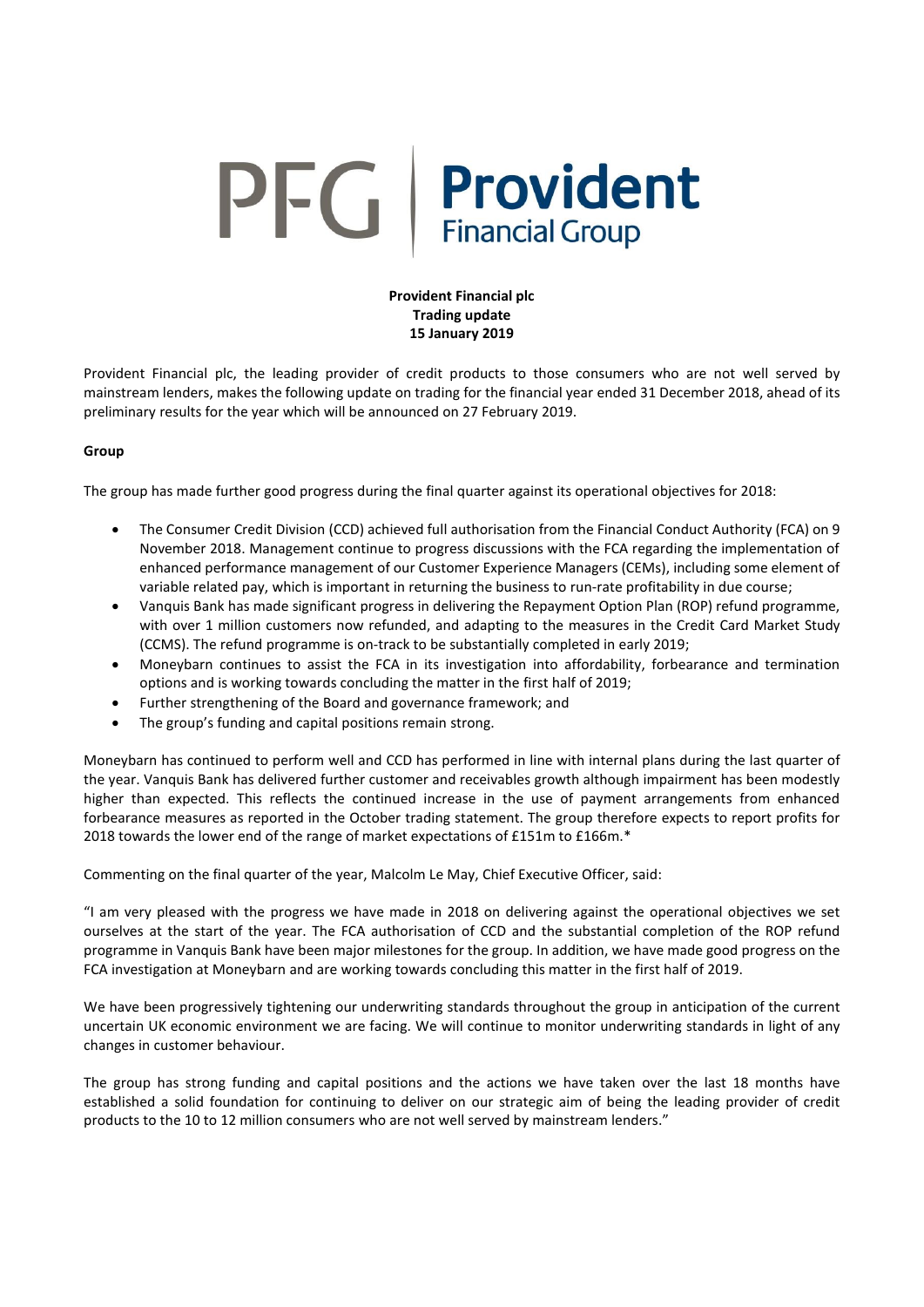### **Vanquis Bank**

Vanquis Bank delivered fourth quarter new account bookings of 76,000, 17,000 lower than the last quarter of 2017. Total new account bookings for 2018 were 366,000, 71,000 lower than 2017 which reflects the impact of tighter underwriting, the cessation of the Argos contract in early 2018 and a temporary reduction in the marketing programme in the fourth quarter as the business focused on implementation of a new underwriting platform which went live in November.

Customer numbers ended the year at 1,773,000, representing year-on-year growth of 3.1%. The growth in customer numbers and credit line increases to established customers combined to produce receivables growth for the year of approximately 5%. In response to the CCMS measures on persistent debt, the business increased the required minimum payments due from customers in the fourth quarter of the year and expects to roll-out the use of recommended payments in the near future. The timing of implementation of these measures has not resulted in a material impact on receivables growth in 2018 as was anticipated at the start of the year. However, the measures are expected to moderate receivables growth in 2019 as they fully flow through into customer repayment behaviour.

There has been some pressure on delinquency and arrears metrics in the second half of the year. This primarily reflects the continued increase in the use of payment arrangements, as first reported in October 2018, relating to enhanced forbearance procedures. Underwriting standards have been progressively tightened over the last 18 months which, together with the historic resilience of the business model, means that Vanquis Bank is well-positioned if there is any deterioration in the UK economic environment.

The annualised risk-adjusted margin has shown a further reduction in the last quarter. This reflects two factors. Firstly, the anticipated moderation in the revenue yield, primarily due to the continuing reduction in the penetration of the ROP product within the customer base following the cessation of sales to new customers in April 2016 together with the continued expansion of the product offering into the near prime segment of the market through the Chrome branded card. Secondly, the modest increase in impairment.

The refund programme to current and past ROP customers is on-track to be substantially completed in early 2019. Following the step up in the volume of refunds being processed in the final quarter, over 1 million customers have now been refunded, representing approximately £160m of cash refunds and balance reductions. The level of ROP-related complaints has remained lower than expected following the announcement of the settlement on 27 February 2018.

### **CCD**

CCD was fully authorised by the FCA on 9 November 2018. This followed the successful implementation of the home credit recovery plan over the previous 12 months, including the roll-out of a new operating model which provides improved oversight and control over field activity and customer outcomes.

The recruitment of new customers in home credit was marginally above plan during the peak fourth quarter trading period. In addition, Satsuma continued to deliver strong growth with fourth quarter new business and further lending volumes showing a year-on-year increase of approximately 38%. As a result, CCD active customer numbers and receivables ended the year at 560,000 and approximately £290m respectively, marginally ahead of internal expectations and stable with June 2018.

The collections performance of credit originated since the fourth quarter of 2017 continuesto remain broadly in line with the levels achieved prior to the change of operating model from self-employed agents to employed CEMs in July 2017, where the CEM has issued the credit and the ownership of the customer relationship is strong. However, the collections performance on credit originated prior to the fourth quarter of 2017, where the CEM typically did not originate the credit following the change in operating model, remains significantly lower than historic levels and has not shown any improvement, consistent with the experience reported in the second and third quarters of the year. Importantly, however, these balances now represent less than 10% of the carrying value of receivables.

As previously indicated, performance management of the field force continues to be focused on managing activity and customer outcomes without the use of performance-related pay or financial objectives. The business is continuing to progress discussions with the FCA regarding the implementation of enhanced performance management of CEMs based upon a balanced scorecard approach and some element of variable related pay. The implementation of enhanced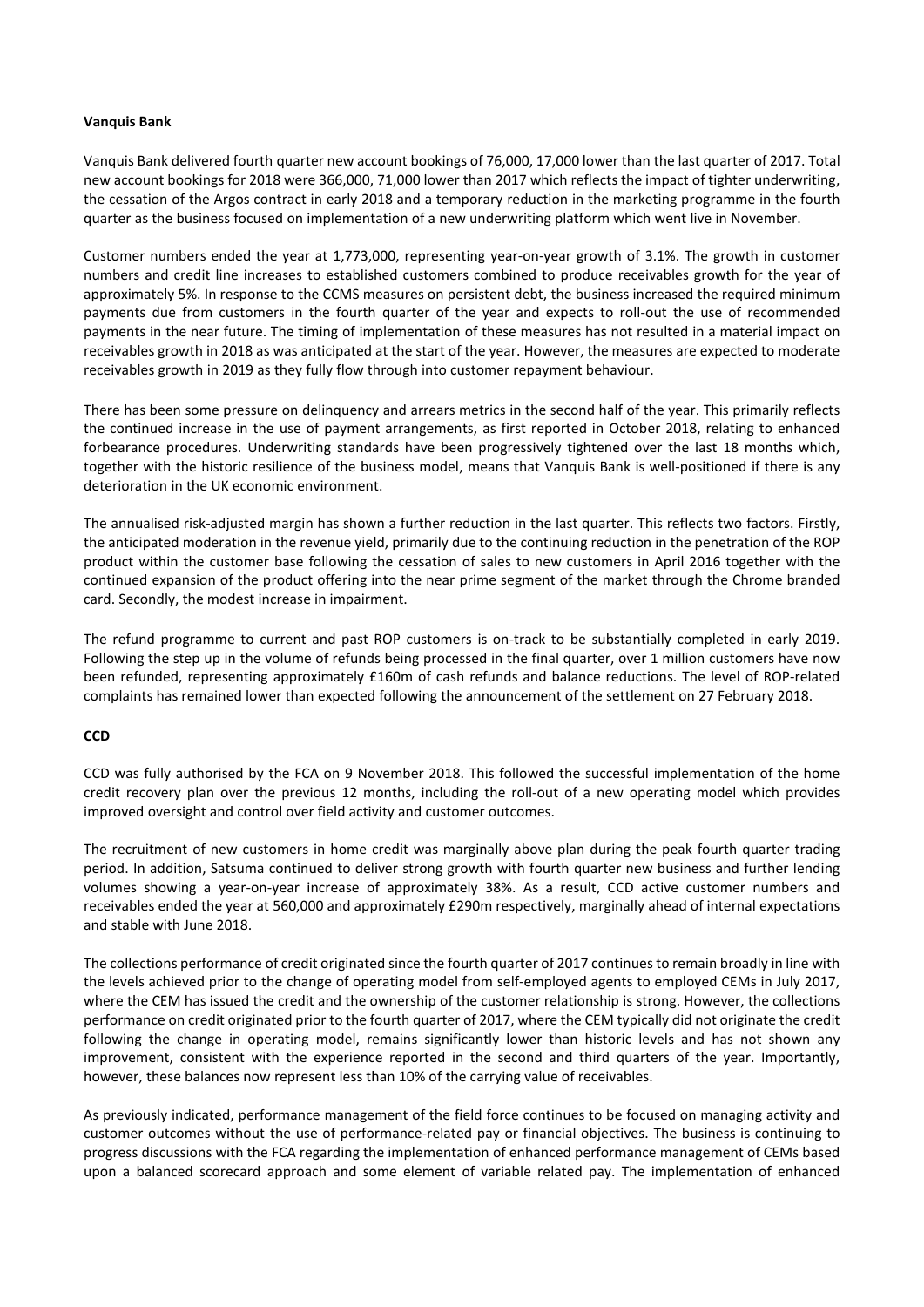performance management is essential to improving the efficiency and effectiveness of the field organisation, both in terms of delivering consistently good customer outcomes and returning the business to run-rate profitability in due course through growing the customer base and improving collections performance.

Action continues to be taken to align the cost base with the reduced size of the business. Whilst the business has invested in field management to improve oversight and control, the number of CEMs has shown a further reduction from around 2,300 at the end of September to around 2,100 at the end of December. In addition, the central cost base and resources within central support functions continues to be carefully managed.

## **Moneybarn**

Moneybarn has continued to deliver strong growth with demand and used car prices remaining robust. As a result, fourth quarter new business volumes showed year-on-year growth of 21%. Customer numbers ended the year at 62,000, representing year-on-year growth of approximately 24%, with receivables showing a similar level of growth.

Default rates and arrears levels in Moneybarn have remained stable over the last six months following the initial tightening of underwriting in the second quarter of 2017 on higher risk categories of business and the removal of a tier of lower value business in the second quarter of 2018. As a result, the annualised risk-adjusted margin has shown further improvement during the final quarter of the year.

Moneybarn continues to assist the FCA in respect of its ongoing investigation into affordability, forbearance and termination options and is working towards concluding the matter in the first half of 2019.

### **Exceptional costs**

The group expects to report exceptional costs of approximately £55m in 2018, of which £37m were incurred in the first half, representing: (i) costs associated with the implementation of the home credit recovery plan of approximately £30m, comprising intangible and tangible asset write offs, redundancy and consultancy costs (June 2018: £18.1m); (ii) the 8% premium and fees paid on redemption of 89% of the £250m senior bonds maturing in October 2019 amounting to £18.5m (June 2018: £18.5m); and (iii) approximately £7m of non-cash pension charges in respect of the equalisation of Guaranteed Minimum Pensions following the High Court judgement against Lloyds Bank PLC and others in October 2018 (June 2018: £nil).

### **Regulation**

The FCA's final rules and guidance from PS18/19 'Assessing creditworthiness in consumer credit' came into effect on 1 November 2018. All of the group's businesses have taken the necessary measures to meet the affordability principles arising from this review.

On 18 December 2018, the FCA published CP18/43 in respect of its review of high-cost credit, including final rules and guidance in respect of home-collected credit. The changes made by CCD to the home credit operating model over the last 18 months, in particular the recording of all sales interactions with customers, means that the business will be able to evidence compliance with the revised requirements by the deadline of 19 March 2019.

### **Dividends**

As previously communicated, the Board expects to declare a nominal dividend in respect of the 2018 financial year.

\* *Market expectations in this announcement represent a mean consensus 2018 group profit before tax, amortisation of acquisition intangibles and exceptional items of £159m with a range of £151m to £166m based on the forecasts published by 12 equity research analysts.*